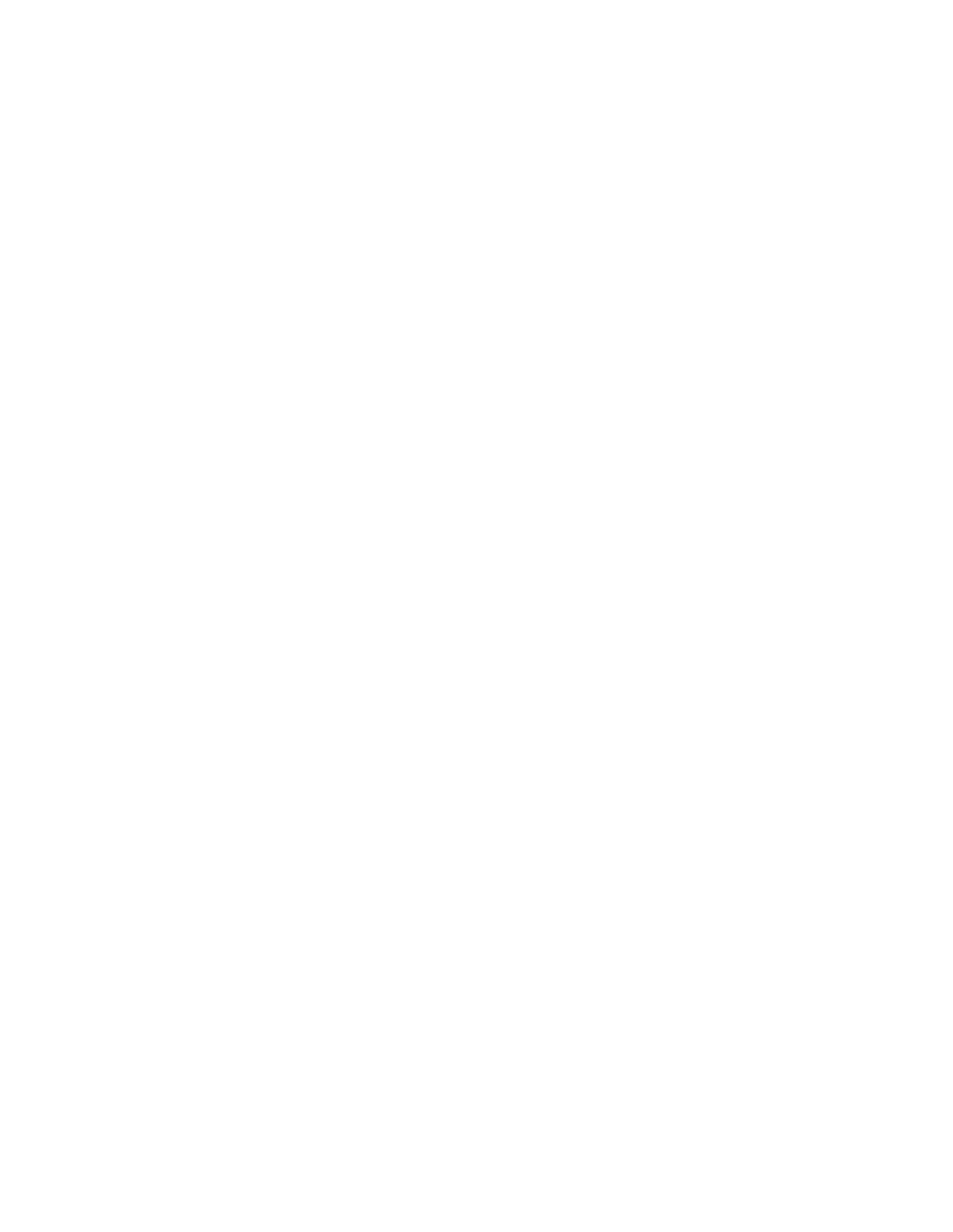## *Food sources*

Red harvester ant foragers collect seeds and dead insects and store them in the nests as food for the colony. The ants' mouthparts are designed for chewing.

#### *Management*

Red harvester ants are native species and are generally not considered to be serious pests. Consider the option of not controlling these ants, especially in areas inhabited by the few remaining horned lizards (see box).

However, in certain cases, elimination of red harvester ants may be necessary. Destruction of their nests and habitat through regular discing and mowing may eliminate them without resorting to use of insecticides. If pesticides are selected, use registered products selectively and carefully follow instructions provided on the label.

Although any insecticide registered to control "ants" can be used to control harvester ants, few are registered specifically to control these species (Table 1). Harvester ants can be quickly eliminated using Amdro® Pro Fire Ant Bait (0.73 percent hydramethylnon) or similar products. Individual



**Nest of red harvester ants**

colonies can be treated using 2 to 5 tablespoons of product scattered around the colony's central opening. In larger areas, the product can be broadcast at a rate of 1 to 1 1 ⁄2 pounds product per acre (2 to 3 ounces per 5,000 square feet) using a suitable application device such as a hand-cranked seeder or the electric-driven mountable Herd GT Model 77 Seeder. Amdro® can be used in lawns, landscaped areas, golf courses, other noncropped areas, grounds surrounding poultry houses, corrals, other animal

# *Help Save the Texas Horned Lizard*

The **Texas horned lizard** is a protected threatened species. It is commonly called "horny toad."

Full-grown lizards are normally 2 1 ⁄2 to 4 1 ⁄4 inches from the snout to the tip of the tail, although some grow larger. They have broad, flattened bodies and bear a crown of spines at the back of the head. Their color varies by the background color of the habitat in which they live.

Populations of the horned lizard and the harvester ant, on which it predominantly feeds, have declined in the eastern part of Texas. There are several possible factors contributing to the decline of these species.

- Red imported fire ants are believed to eliminate harvester ants and prevent new colonies from forming by preying on mated queen harvester ants.
- Red imported fire ants may prey directly on lizards or on hatching eggs of lizards.
- Many insecticides used to control or eliminate the red imported fire ant are toxic to

the harvester ant, and eliminate the harvester ant more efficiently than they eliminate fire ants. Broadcast applications of fire ant bait products should be avoided in areas where harvester ants are found.

■ Horned lizards normally inhabit flat, open, dry country with little cover. Urbanization, mowing, shredding, shallow discing and other land use practices can eliminate or reduce the production of weed seeds on which harvester ants feed. Harvester ants and horned lizards, which are dependent upon this ant species, cannot survive in these disturbed habitats.

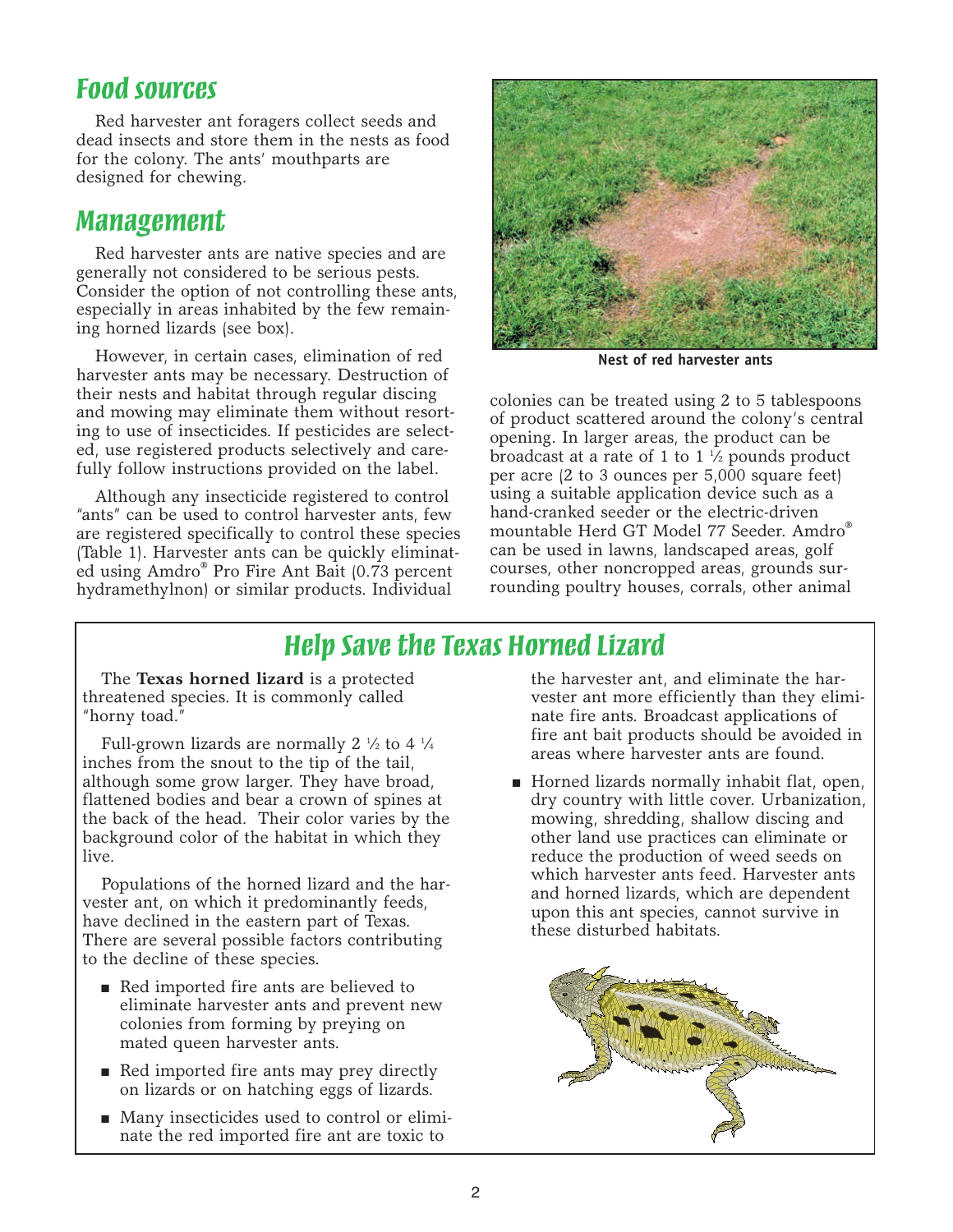**Table 1. Insecticide products available for treatment of harvester ants.**

| Common name and formulation                    | Product name*                                                                                                                                                        |
|------------------------------------------------|----------------------------------------------------------------------------------------------------------------------------------------------------------------------|
| abamectin $B1 0.011%$                          | Advance 375A Select Granular Ant Bait<br>Advance Granular Ant Bait Formula 1<br>Advance Granular Carpenter Ant Bait                                                  |
| acephate 50%                                   | Ortho Orthene Fire Ant Killer                                                                                                                                        |
| bifenthrin 0.115%                              | Ortho Bug B Gone Max Insect Killer for Lawns<br>Basic Solutions by Ortho, Lawn & Garden Insect Killer                                                                |
| boric acid 7.5%                                | Ant $X$ 75                                                                                                                                                           |
| hydramethylnon 0.365% plus s-methoprene 0.250% | <b>Extinguish Plus</b>                                                                                                                                               |
| hydramethylnon 0.73%                           | Amdro Pro Fire Ant Bait                                                                                                                                              |
| hydramethylnon 1.0%                            | Maxforce Fire Ant Killer Granular Bait<br>Maxforce Professional Insect Control Fine Granule Insect Bait<br>Maxforce Professional Insect Control Granular Insect Bait |

\*Other products with different trade names may be available.

holding areas, nonbearing ornamental nursery stock, pasture and rangeland. Do not cut and bale hay from treated cattle pastures and rangeland until 7 days after bait application.

In noncrop areas, a contact insecticide such as products containing bifenthrin or acephate can be applied as directed to individual ant nests. When using Ortho Orthene® Fire Ant Killer (acephate 50 percent) apply as a dry application as directed. Other products may require water to wash the insecticide off of the dust or granular formulation and into the ant nest.

## *Additional Information*

- Drees, B.M. and J.A. Jackman. A Field Guide to Common Texas Insects. Gulf Publishers, 1998.
- Garrett, J.M. and D.G. Barker. Texas Monthly Field Guide Series - A Field Guide to Reptiles and Amphibians of Texas. Gulf Publishing Co., 1987.
- Web site: http://ento.www.tamu.edu/extension/ index.html.

Suggested pesticides must be registered and labeled for use by the Environmental Protection Agency and the Texas Department of Agriculture. The status of pesticide label clearances is subject to change and may have changed since this publication was printed. County Extension agents and appropriate specialists are advised of changes as they occur.

The USER is always responsible for the effects of pesticide residues on his livestock and crops, as well as for problems that could arise from drift or movement of the pesticides from his property to that of others. Always read and follow carefully the instructions on the product label.